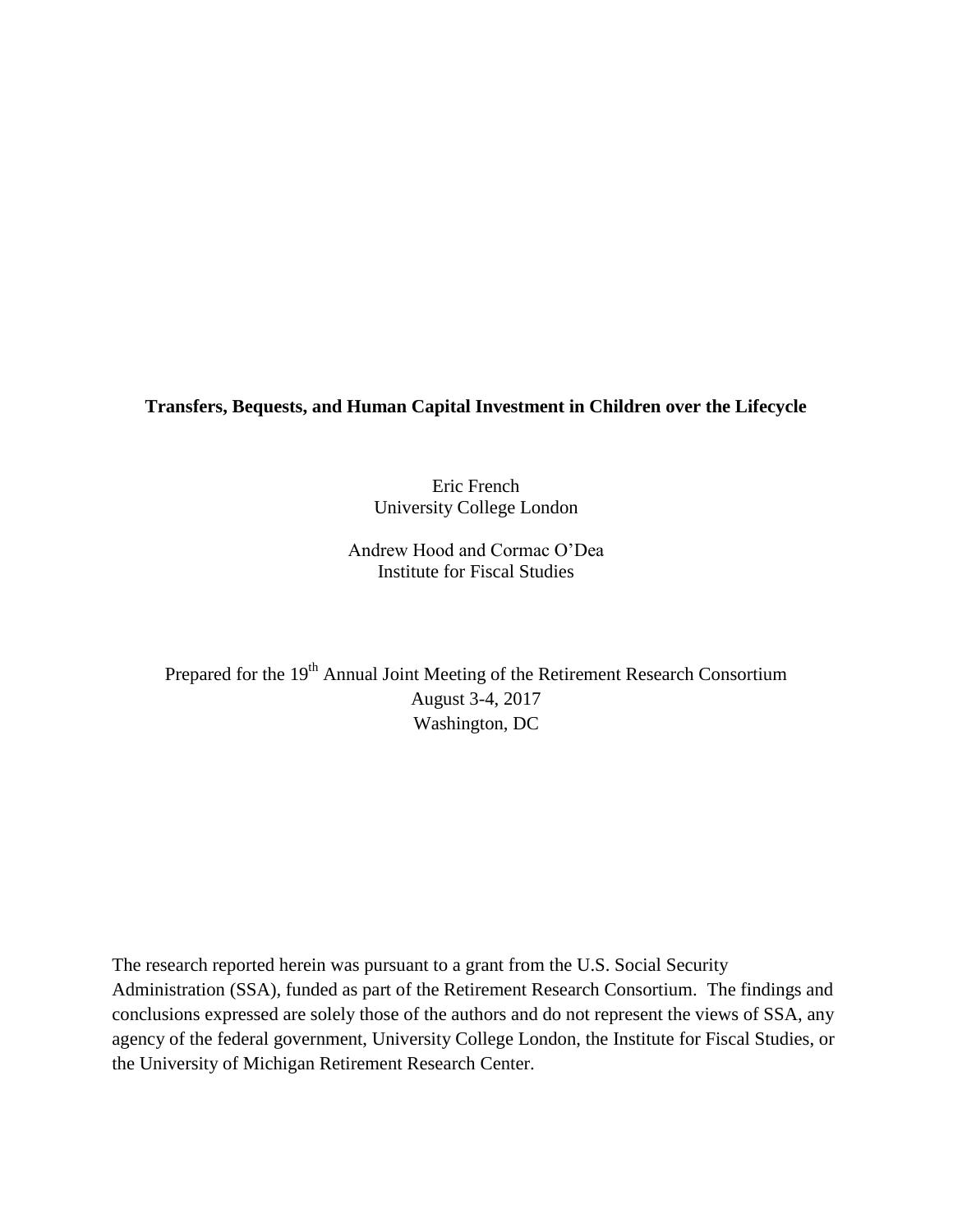# **Motivation and Contribution**

Intergenerational links are a key determinant of levels of inequality and social mobility, with previous work – which looked at a range of developed economies – finding very significant intergenerational correlations in education, incomes, and wealth. Understanding the drivers of this persistence of economic outcomes across generations is crucial for the design of redistributive tax and transfer policies. In this paper, we focus on the quantitative effects on inequality over the life-cycle of three different types of parental investments in children: 1) time investments during childhood and adolescence that aid child development, and in particular cognitive ability; 2) educational investments that improve school quality, and hence educational outcomes; and 3) cash investments in the form of inter-vivos transfers and bequests.

We use unique U.K. data that has followed a cohort of individuals from birth to retirement to document the evolution of inequality over the life-cycle. A "back-of-the-envelope" calculation focusing on men in this cohort suggests that nearly 40 percent of the differences in average lifetime incomes by paternal education are explained by ability at age 7, around 40 percent by a subsequent divergence in ability and different educational outcomes, and around 20 percent by the inter-vivos transfers and bequests received so far.

#### **Data and Descriptives**

The key data source for this paper is the *National Child Development Study* (NCDS). The NCDS follows the lives of all people born in England, Scotland, and Wales in one particular week in March 1958. The initial survey at birth has been followed by subsequent surveys at the ages of 7, 11, 16, 23, 33, 42, 46, 50 and 55. We supplement the NCDS with data from the *English Longitudinal Study of Ageing* on the inheritances received by this cohort. Key descriptive findings include:

> By the age of 7, ability gaps between those with higher- and lower-educated parents have already opened up considerably. These differences in measures of cognitive ability continue to widen to the age of 16. At the same time, highereducated parents are significantly more likely to invest time in their children (reading to them regularly, taking an interest in their education, taking them on outings).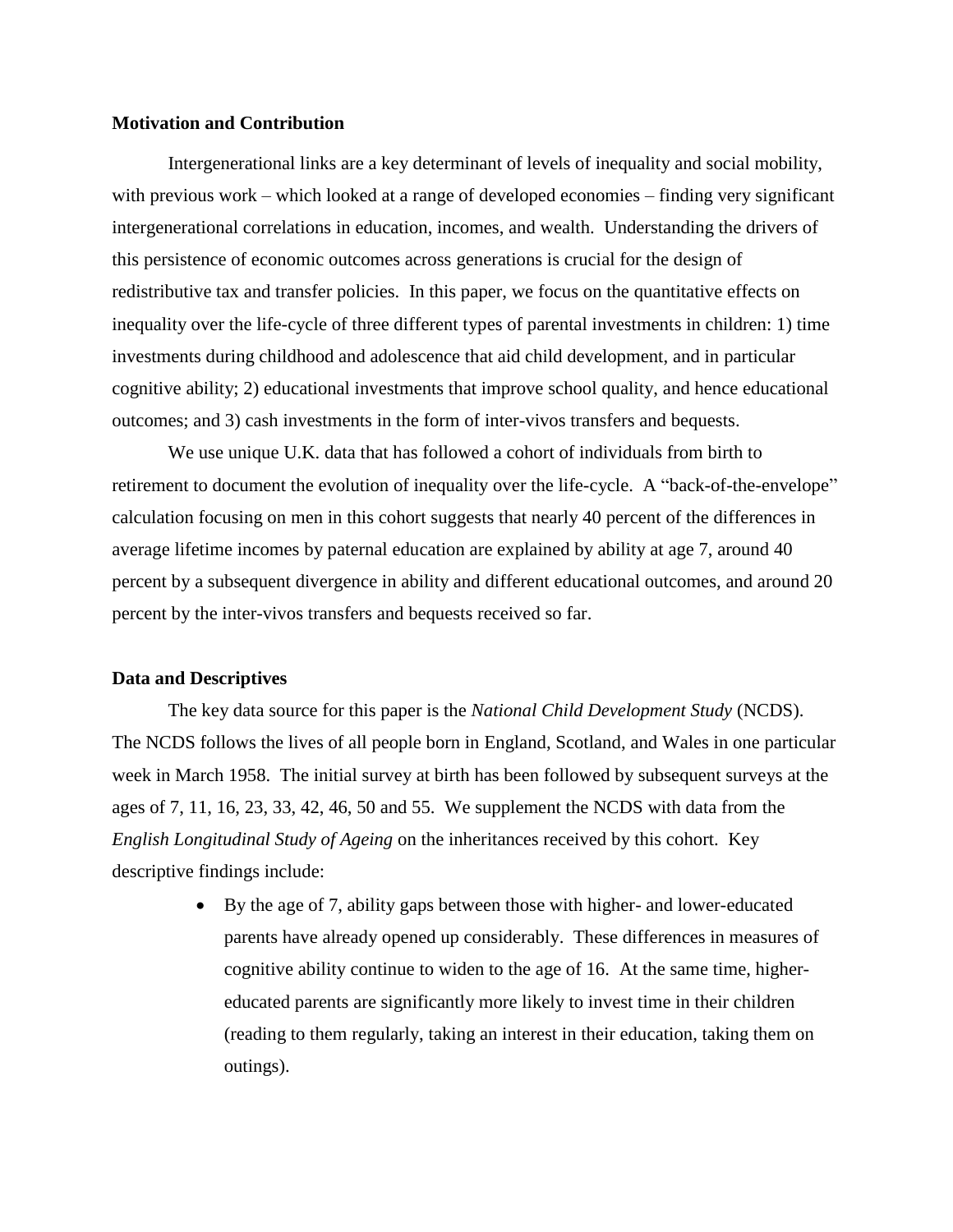- There is a strong intergenerational correlation in educational attainment: while 66 percent of those with a college-educated father also attend college, that figure falls to 20 percent of those with the lowest-educated fathers. Fifty percent of those whose fathers attended college go to the schools in the top 20 percent by quality (as measured by the proportion of students who continue beyond the compulsory leaving age), compared to 15 percent of those with low-educated fathers.
- Bequests are both more common and substantially larger, on average, for those with higher-educated parents. Those with college-educated fathers have inherited around \$40,000 more than those with low-educated fathers, with many of the parents of this cohort still alive.
- Table 1 summarizes differences in lifetime income across education groups.

|                                    | Father's education   |              |
|------------------------------------|----------------------|--------------|
|                                    | Some post-compulsory | Some college |
| Ability at age 7                   | £65,000              | £115,000     |
| Evolution of ability from 7 to 16  | £53,000              | £80,000      |
| Education conditional on ability   | £17,000              | £59,000      |
| Inter-vivos transfers and bequests | £24,000              | £37,000      |
| Total difference                   | £159,000             | £291,000     |

Table 1. *Decomposition of Differences in Lifetime Income by Father's Education*

Note: Differences relative to those with low-educated fathers (compulsory education only). Figures calculated for men.

### **Reduced-form Evidence on the Return to Parental Investments**

In Section 3 of the paper, we look more formally at the relationship between parental time investments and the evolution of ability with age, and the relationship between school quality and educational outcomes. We find that:

 Our composite measure of time investments has a significant effect on changes in ability over time, even after conditioning on background characteristics. A one-standard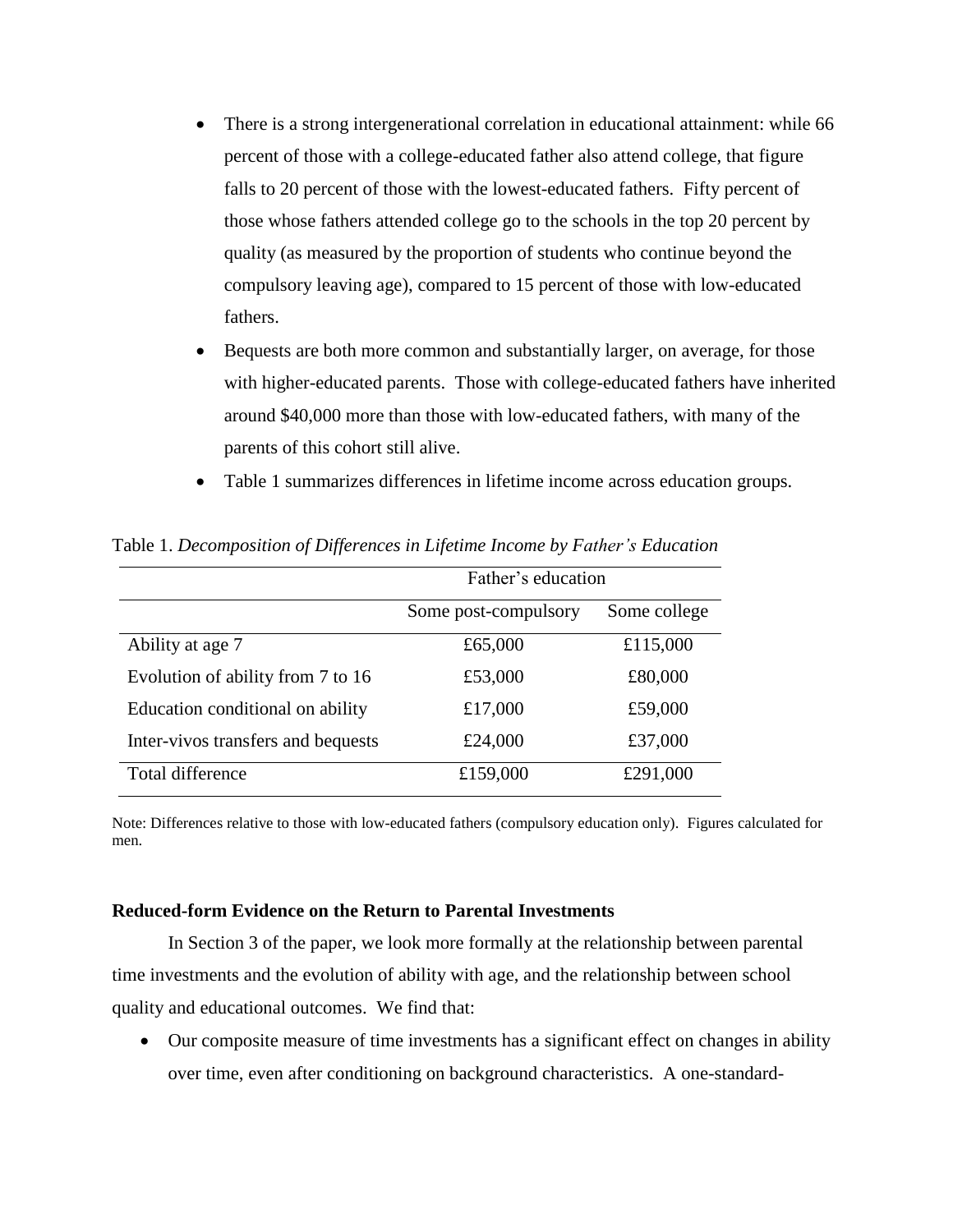deviation increase in time investments at age 7 raises age-11 ability by 0.14 of a standard deviation, and a one-standard-deviation increase in time investments at age 11 raises age-16 ability by 0.09 of a standard deviation.

 Our measure of school quality does have a role in driving educational outcomes over and above ability, but that impact is relatively small. Compared to attending a school in the bottom 20 percent of the school quality distribution, attending a school in the top 20 percent of the quality distribution raises the probability of college education by around 7 percentage points on average, compared to a 22-percentage-point increase from each standard deviation of normalized age-16 ability.

# **Model**

Section 4 of the paper outlines a multigenerational dynamic model of consumption and labor supply in which parents can make different types of transfers to their children. Parents are altruistic toward their children and can make time investments (which affect the child's ability) and educational investments (which affect educational outcomes) and can transfer cash, in the form of inter-vivos transfers and bequests. The child's future earnings depend on their ability and their educational outcomes. The model hence captures the trade-offs parents face between their own consumption and leisure (from which they derive utility) and investments of these different forms in their children that would increase their children's welfare.

The model can be used to: 1) evaluate how particular intergenerational transfers affect household behavior; 2) compare the relative insurance value of these types of transfers; and 3) simulate household behavior and welfare under counterfactual policies (for example, under reforms to estate taxation).

### **Policy Implications**

The paper shows that policymakers interested in tackling the intergenerational transmission of inequalities need to consider policies designed to counter the inequalityincreasing effects of each of the three forms of parental investment, since each is quantitatively important in driving inequalities in income. Moreover, policymakers should bear in mind the substitutability of these different forms of investment – any attempt to shut down one channel of parental investments may provoke a shift toward investment in other forms.